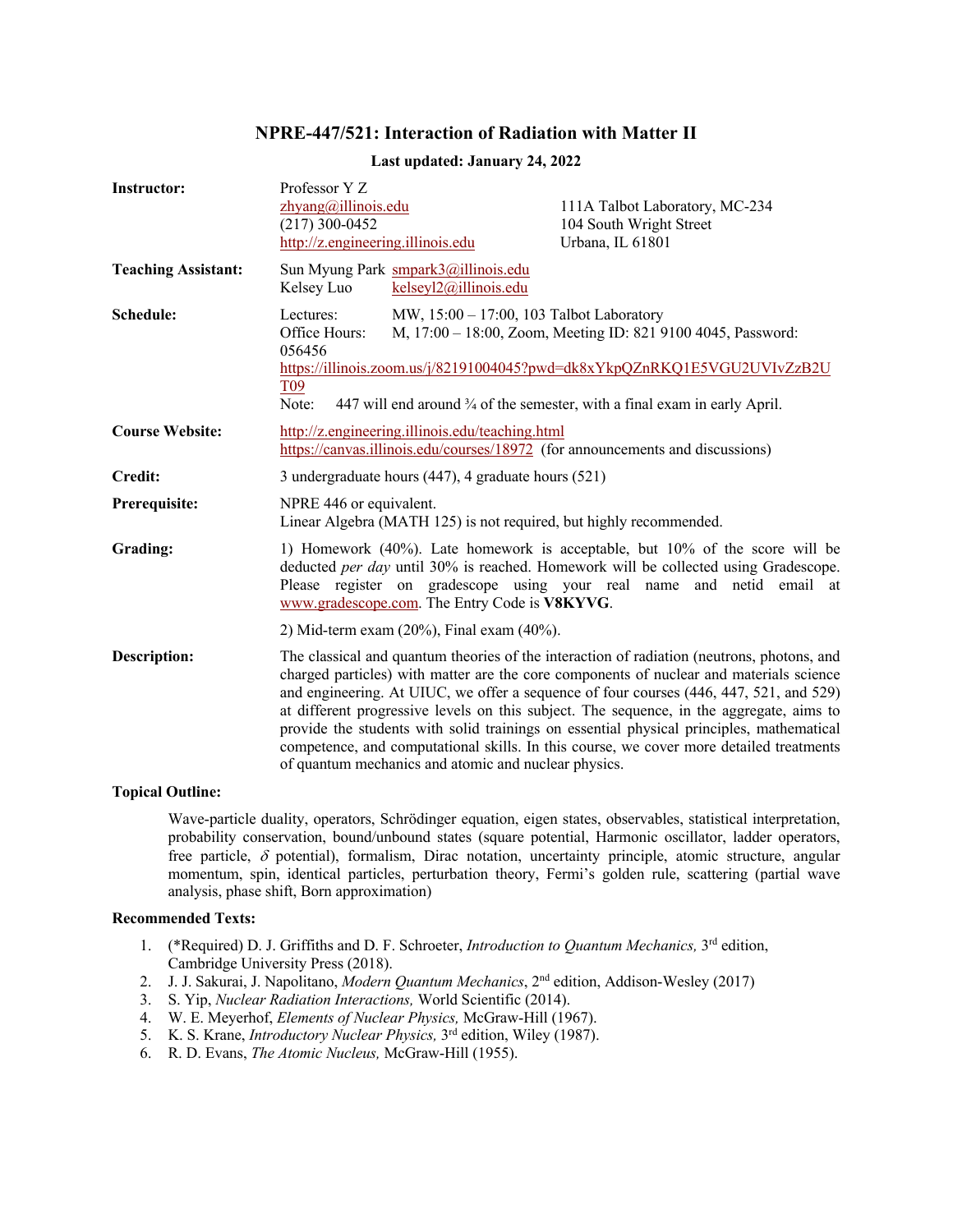## **Sexual Misconduct Reporting Obligation**

The University of Illinois is committed to combating sexual misconduct. Faculty and staff members are required to report any instances of sexual misconduct to the University's Title IX Office. In turn, an individual with the Title IX Office will provide information about rights and options, including accommodations, support services, the campus disciplinary process, and law enforcement options.

A list of the designated University employees who, as counselors, confidential advisors, and medical professionals, do not have this reporting responsibility and can maintain confidentiality, can be found here: wecare.illinois.edu/resources/students/#confidential.

Other information about resources and reporting is available here: wecare.illinois.edu.

## **Academic Integrity**

The University of Illinois at Urbana-Champaign Student Code should also be considered as a part of this syllabus. Students should pay particular attention to Article 1, Part 4: Academic Integrity. Read the Code at the following URL: http://studentcode.illinois.edu/.

Academic dishonesty may result in a failing grade. Every student is expected to review and abide by the Academic Integrity Policy: https://studentcode.illinois.edu/article1/part4/1-401/. Ignorance is not an excuse for any academic dishonesty. It is your responsibility to read this policy to avoid any misunderstanding. Do not hesitate to ask the instructor(s) if you are ever in doubt about what constitutes plagiarism, cheating, or any other breach of academic integrity.

## **Religious Observances**

Illinois law requires the University to reasonably accommodate its students' religious beliefs, observances, and practices in regard to admissions, class attendance, and the scheduling of examinations and work requirements. You should examine this syllabus at the beginning of the semester for potential conflicts between course deadlines and any of your religious observances. If a conflict exists, you should notify your instructor of the conflict and follow the procedure at https://odos.illinois.edu/community-of-care/resources/students/religious-observances/ to request appropriate accommodations. This should be done in the first two weeks of classes.

#### **Disability-Related Accommodations**

To obtain disability-related academic adjustments and/or auxiliary aids, students with disabilities must contact the course instructor and the Disability Resources and Educational Services (DRES) as soon as possible. To contact DRES, you may visit 1207 S. Oak St., Champaign, call 333-4603, e-mail disability@illinois.edu or go to https://www.disability.illinois.edu. If you are concerned you have a disability-related condition that is impacting your academic progress, there are academic screening appointments available that can help diagnosis a previously undiagnosed disability. You may access these by visiting the DRES website and selecting "Request an Academic Screening" at the bottom of the page.

## **Family Educational Rights and Privacy Act (FERPA)**

Any student who has suppressed their directory information pursuant to Family Educational Rights and Privacy Act (FERPA) should self-identify to the instructor to ensure protection of the privacy of their attendance in this course. See https://registrar.illinois.edu/academic-records/ferpa/ for more information on FERPA.

#### **Anti-Racism and Inclusivity Statement**

The intent is to raise student and instructor awareness of the ongoing threat of bias and racism and of the need to take personal responsibility in creating an inclusive learning environment. The Grainger College of Engineering is committed to the creation of an anti-racist, inclusive community that welcomes diversity along a number of dimensions, including, but not limited to, race, ethnicity and national origins, gender and gender identity, sexuality, disability status, class, age, or religious beliefs. The College recognizes that we are learning together in the midst of the Black Lives Matter movement, that Black, Hispanic, and Indigenous voices and contributions have largely either been excluded from, or not recognized in, science and engineering, and that both overt racism and micro-aggressions threaten the well-being of our students and our university community. The effectiveness of this course is dependent upon each of us to create a safe and encouraging learning environment that allows for the open exchange of ideas while also ensuring equitable opportunities and respect for all of us. Everyone is expected to help establish and maintain an environment where students, staff, and faculty can contribute without fear of personal ridicule, or